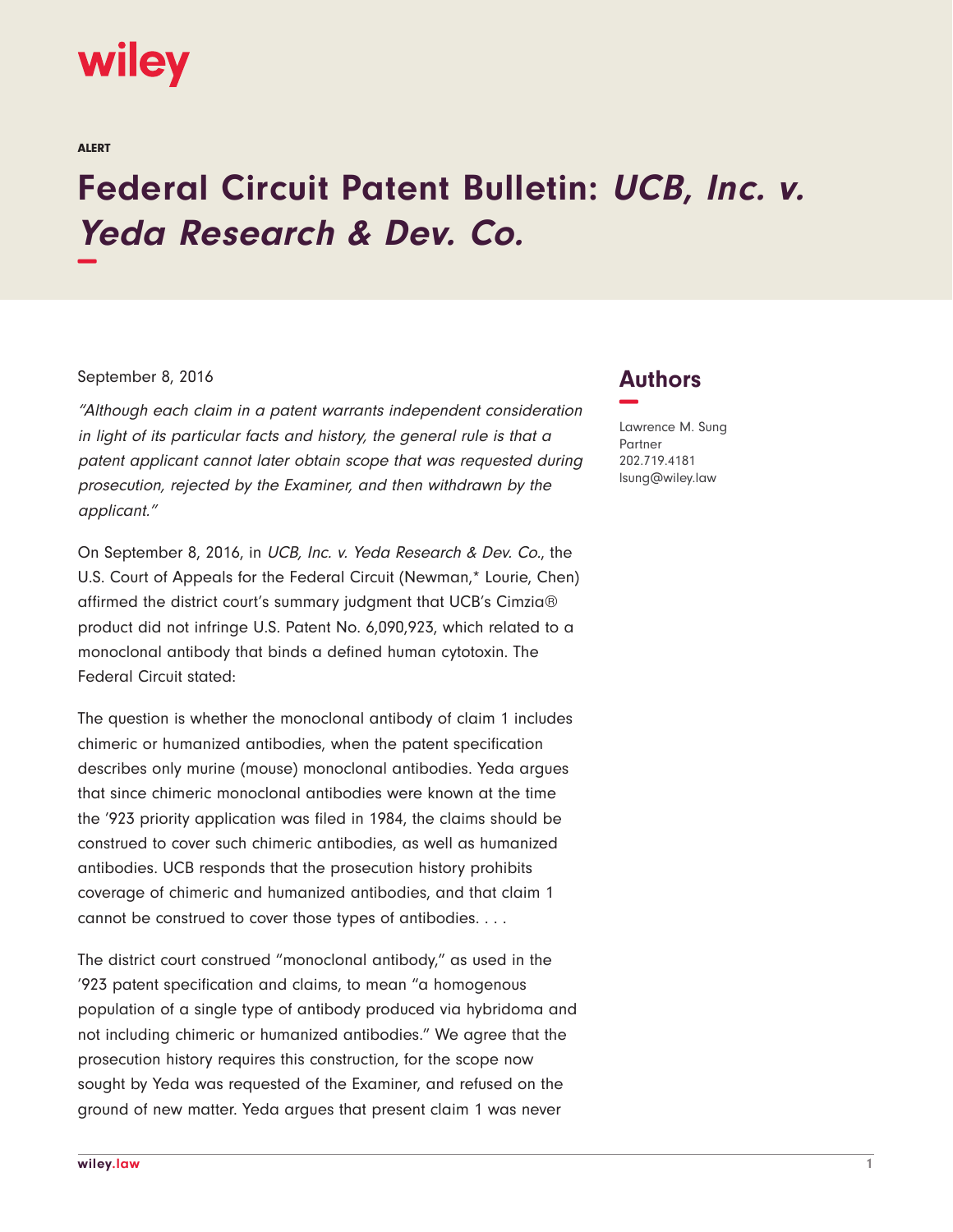rejected on this ground; Yeda states that only the specific species claims were deemed by the Examiner to contain new matter.

The district court held that all the claims, correctly construed, exclude chimeric or humanized antibodies, the court stating that "[e]xamination of the prosecution history reveals that for the first ten years of prosecution, neither Yeda nor the examiner understood the term 'monoclonal antibodies' to include chimeric or humanized antibodies. Like the evidence in the specification, the prosecution history weighs towards a construction of 'monoclonal antibodies' which does not include chimeric or humanized antibodies." On this ground, the court found non-infringement. . . .

Yeda points out that claim 1 does not mention any particular monoclonal antibody or species of chimera, and should not be limited to the examples in the specification. Yeda states that every embodiment need not be specifically described and claimed to be within the scope of a generic term in a claim. Yeda is correct in that generic terms in claims are construed in light of that which is already known. However, the content of the specification and actions and arguments during prosecution must also be considered, in defining the scope of a generic term in a claim.

During prosecution, Yeda submitted new claims specific to "rat, hamster and human antibodies and chimeras thereof" as well as claims specifically encompassing "chimeras of" mouse monoclonal antibodies and "nonmurine" monoclonal antibodies. Yeda argued that its invention is not limited to murine antibodies to human cytotoxin, and "should encompass chimeric monoclonal antibodies produced by a genetically engineered cell line." The Examiner rejected the proposed claims on the ground of new matter not supported in the specification. Yeda then withdrew the proposed specific claims, and the application was passed to issuance. The district court held that Yeda cannot now obtain a claim construction that recovers claim scope that was yielded in order to obtain issuance of the patent, and construed the claims as excluding chimeric and humanized antibodies. . . .

The district court concluded that "the extrinsic evidence relied upon by Yeda's experts does not support the conclusion that the understanding of 'monoclonal antibodies' in 1984 included either chimeric or humanized antibodies." The district court found that "for the first ten years of prosecution, neither Yeda nor the examiner understood the term 'monoclonal antibodies' to include chimeric or humanized antibodies." The district court held that Yeda's unsuccessful attempt to claim chimeras in the pending application, with acquiescence in the examiner's rejection on the ground of new matter not supported by the specification, prohibited now obtaining a claim construction that chimeric antibodies, or equivalents thereof, are described in the specification and included in the claims.

Yeda argues that absent a narrowing amendment to the proposed claim that is now claim 1, there can be no prosecution estoppel to the scope of claim 1, merely because some proposed different claims were rejected by the examiner and then dropped by the applicant. That is not a correct general principle. Although each claim in a patent warrants independent consideration in light of its particular facts and history, the general rule is that a patent applicant cannot later obtain scope that was requested during prosecution, rejected by the Examiner, and then withdrawn by the applicant. Such estoppel was reasonably applied to claim 1 by the